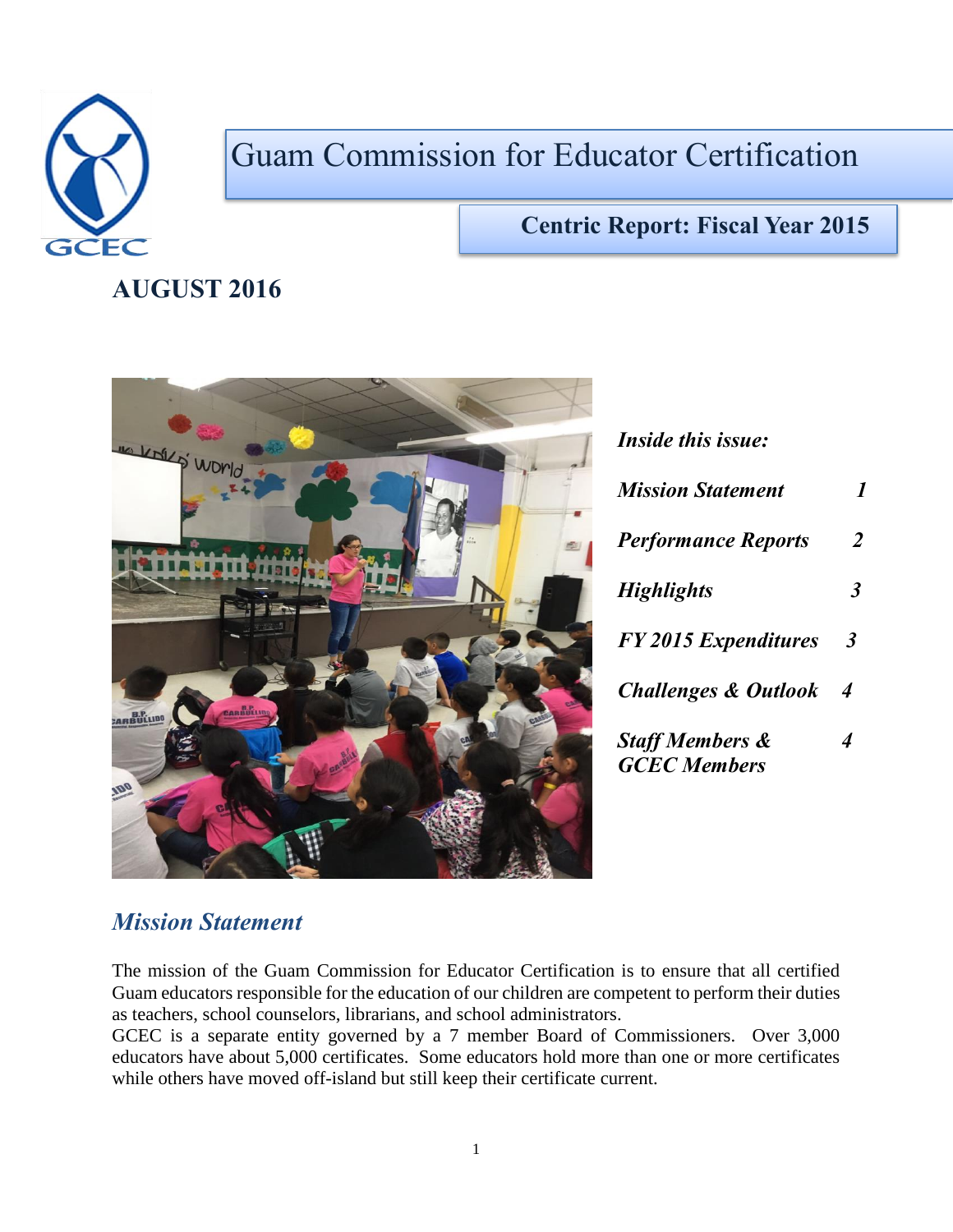# *Performance Report*

# *Certificates Issued FY 2015*

Temporary 96

Basic 67 Initial 120

Professional 228

Master 63

Extensions 13 Endorsements 24

**TOTAL 611**



*Dr. Lisa Baza-Cruz, GCEC Vice-Chair*



| No. of Telephone calls received 4,842 |       |
|---------------------------------------|-------|
| No. of Walk-ins                       | 1,570 |
| No. of Emails                         | 3,577 |

*John Grant, (Georgia Professional Standards Commission Chief Investigator)*

# *Graph of Certificates Issued from 2011-2015*

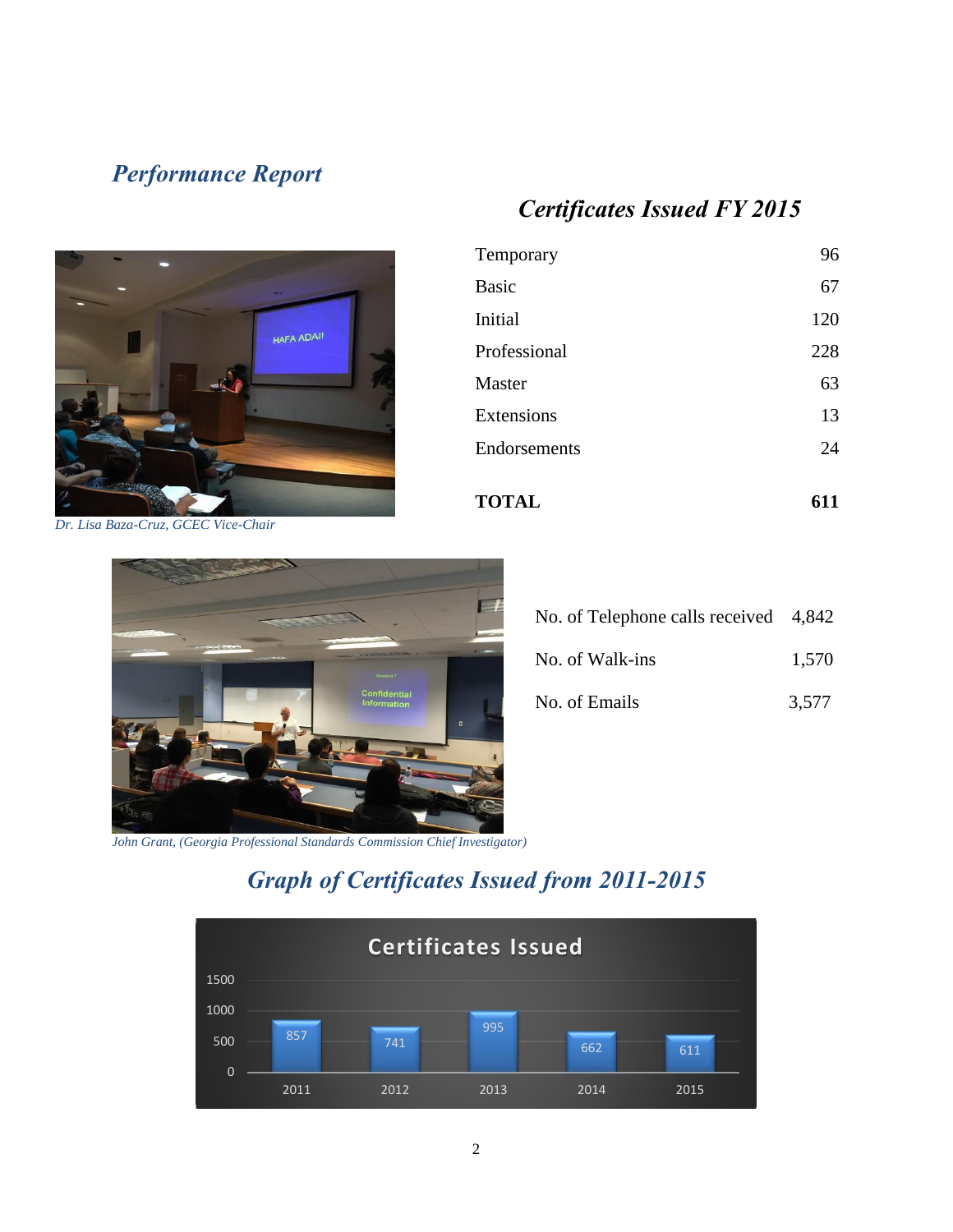## *GCEC Expenditures*

| <b>Expenses</b>              | FY 2015          |  |
|------------------------------|------------------|--|
| <b>Salaries and Benefits</b> | \$<br>198,726.00 |  |
| Rent                         | \$<br>5,000.00   |  |
| Contractual                  | \$<br>11,289.87  |  |
| Travel                       | \$<br>6,001.98   |  |
| <b>Supplies</b>              | \$<br>218.79     |  |
| Telephone                    | \$<br>2,305.83   |  |
| Miscellaneous                | \$<br>1,000.00   |  |
| <b>TOTALS</b>                | 224,542.47       |  |

**For Fiscal Year 2015, GCEC's total appropriation was \$258,041.00 and expenditures were \$224,542.47.**

**FEES: Total fees collected in FY 2015 was \$30,291.00.**

**FINANCIAL AUDIT: No financial audit was performed.**

# *Highlights*

- $\checkmark$  Legislature passed
	- Public Law 32-220 "AN ACT TO APPROVE AMENDMENTS TO EXISTING RULES AND REGULATIONS OF THE GUAM COMMISSION FOR EDUCATOR CERTIFICATION IN CHAPT. 8, TITLE 5a, GUAM ADMINISTRATIVE RULES AND REGULATIONS"
	- Public Law 32-236 "AN ACT TO APPROVE THE GUAM COMMISSION FOR EDUCATOR CERTIFICATION RULES AND REGULATIONS GOVERNING THE STANDARDS OF PROFESSIONAL CONDUCT FOR GUAM EDUCATORS; AND TO ADD A NEW §27008.1 AND A NEW SUBSECTION (i) TO §27008, ALL OF CHAP. 27 OF TITLE 17, GUAM CODE ANNOTATED, RELATIVE TO SUBPOENA AND INVESTIGATIVE POWERS OF THE GCEC"
- $\checkmark$  Organized 4 training sessions on Aug. 6-7, 2015 for public and private school educators, and, for UOG School of Education students. Georgia Professional Standards Commission Investigator John Grant conducted 3 "Code of Ethics" sessions for 207 educators and 1 "Investigations" session for 126 educators, including administrators.
- $\checkmark$  Conducted training for over 50 GDOE school counselors on Oct. 24, 2014
- $\checkmark$  Participated at the GDOE Job Fair on Jun. 23, 2015.
- $\checkmark$  Responded to 12 NASDTEC (National Association of State Directors of Teacher Education and Certification) surveys and 1 PRAXIS survey.